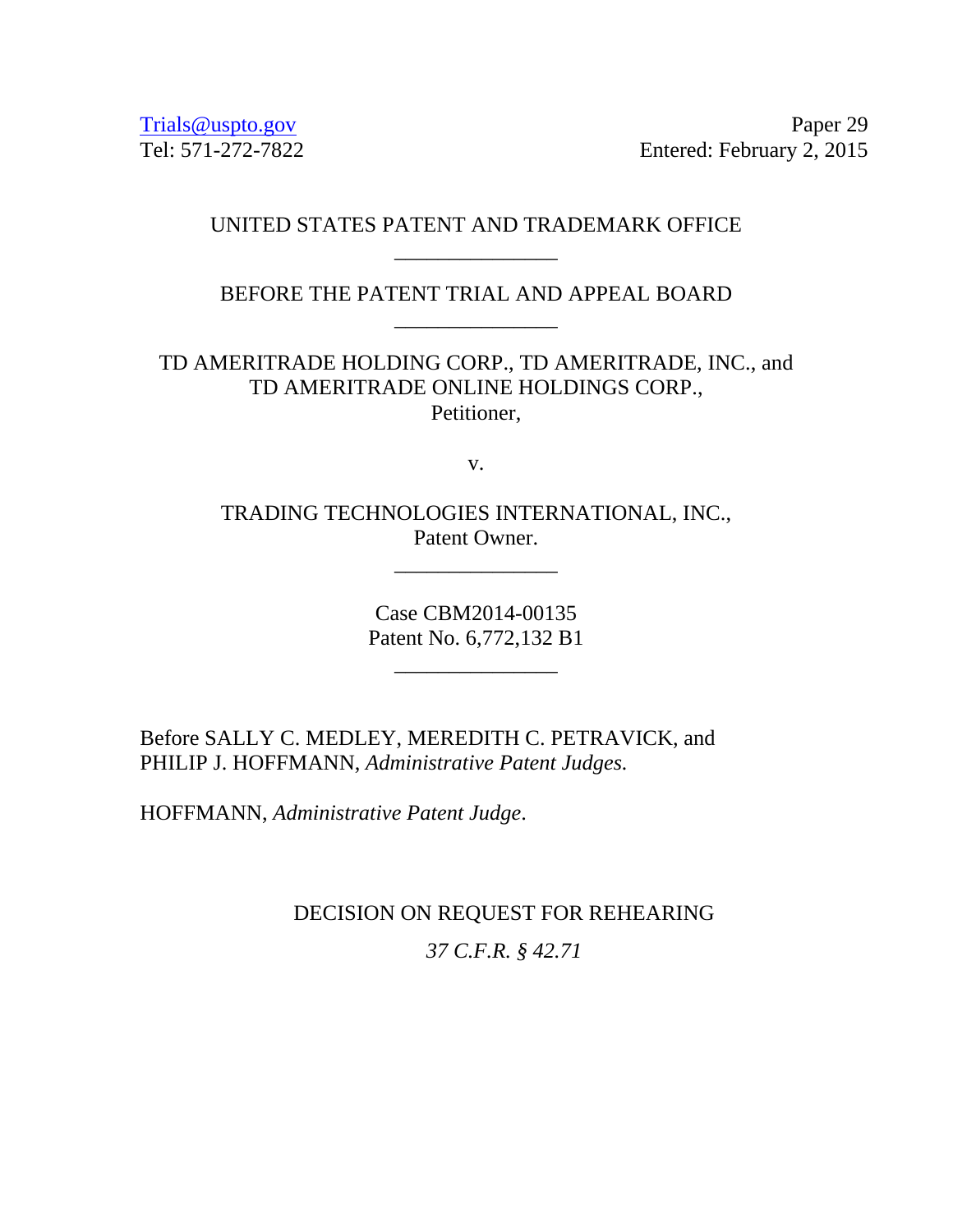#### I. INTRODUCTION

TD Ameritrade Holding Corp., TD Ameritrade, Inc., and TD Ameritrade Online Holdings Corp. (collectively, "Petitioner") filed a Petition (Paper 4, "Pet.") on May 19, 2014, which requested review under the transitional program for covered business method patents of U.S. Patent No. 6,772,132 B1 (Ex. 1001, "the '132 patent"). Trading Technologies International, Inc. ("Patent Owner") filed a Preliminary Response (Paper 17, "Prelim. Resp.") on September 3, 2014. The Board instituted covered business method patent review of claims 1–56 of the '132 patent under 35 U.S.C. § 101, and denied institution of any claims under 35 U.S.C. §§ 102, 103, and 112. Paper 19 ("Decision"). Petitioner and Patent Owner each filed a Request for Rehearing asking that the Board reconsider its Decision – Petitioner requesting that we institute based on grounds 3–5 of the Petition because claims 1–28, 30–48, and 50–56 are obvious based on at least Silverman, Gutterman, and Togher (Paper 21, "Petitioner's Req. Reh'g"), and Patent Owner requesting that we deny institution because the '132 patent does not qualify for covered business method patent review (Paper 22, "Patent Owner's Req. Reh'g").

We have considered each Request for Rehearing, but decline to modify the Decision.

#### II. ANALYSIS

A. Petitioner's Request for Rehearing

When rehearing a decision on petition, the Board will review the decision for an abuse of discretion. *See* 37 C.F.R. § 42.71(c). An abuse of discretion may be determined if a decision is based on an erroneous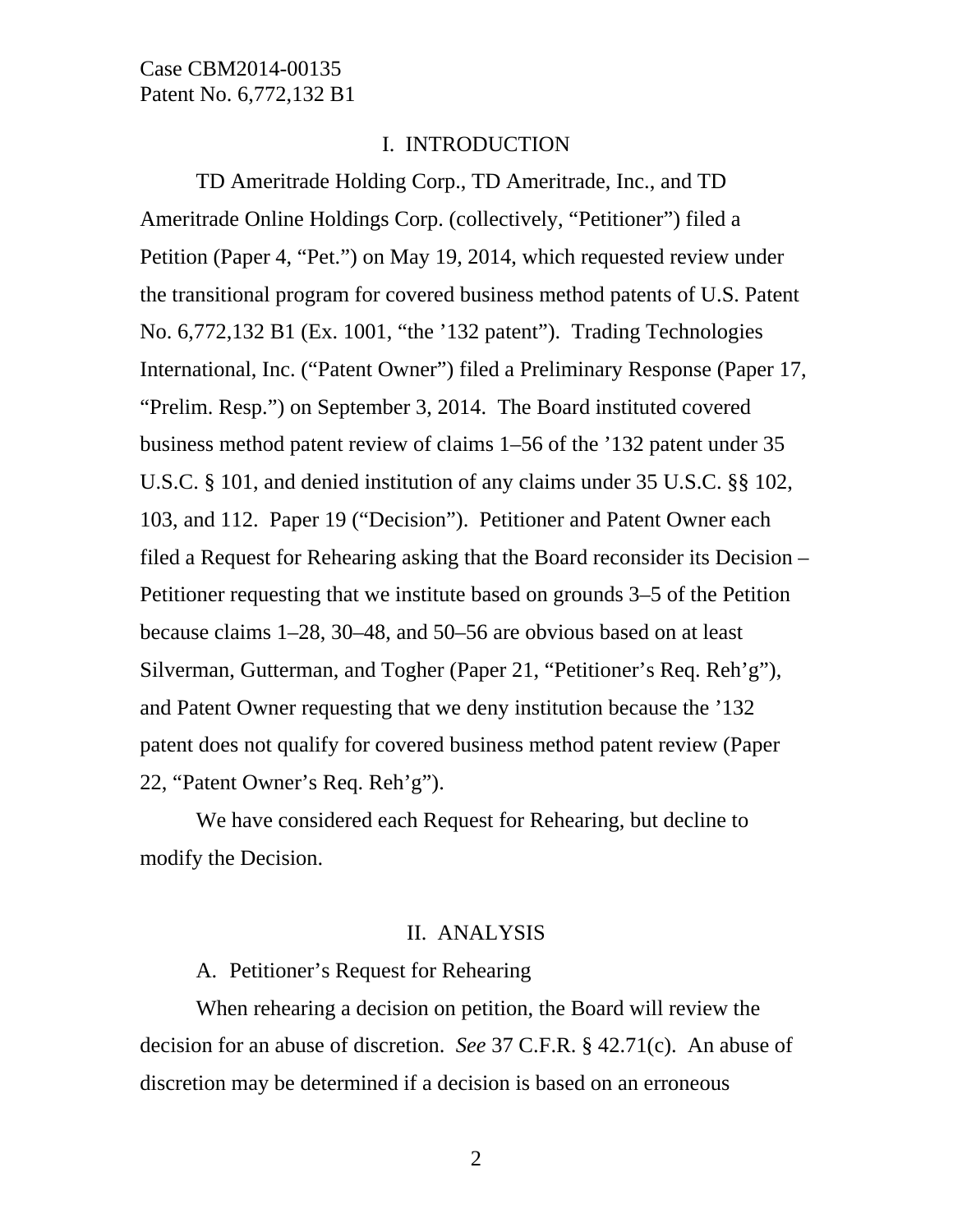interpretation of law, if a factual finding is not supported by substantial evidence, or if the decision represents an unreasonable judgment in weighing relevant factors. *See Arnold Partnership v. Dudas*, 362 F.3d 1338, 1340 (Fed. Cir. 2004). For the reasons that follow, Petitioner does not show that the Board abused its discretion.

Petitioner contends that our Decision is based upon a misapprehension that the Petition did not rely on Togher to disclose the single action limitation. Petitioner's Req. Reh'g, 2–3. According to Petitioner, had our Decision properly considered Petitioner's remarks regarding Togher's disclosure, we would have instituted review of claims 1–28, 30–48, and 50– 56 as obvious based on at least Silverman, Gutterman, and Togher. *Id.*

Although Petitioner cites to various portions of the Petition characterizing Togher's disclosure, for the following reasons we find that Petitioner relied on Silverman and Gutterman to render obvious claim 1's limitation "selecting a particular area in the order entry region [corresponding to a price of a static display of prices] through single action of the user input device . . . to set a plurality of parameters for the trade order and send the trade order to the electronic exchange." Thus, Petitioner's argument that Togher discloses "selecting a particular area in the order entry region [corresponding to a price of a static display of prices] through single action of the user input device . . . to set a plurality of additional parameters for the trade order and send the trade order to the electronic exchange" is not timely raised, and will not be a basis for instituting covered business method patent review.

Section V., C. 4., e) of the Petition included Petitioner's arguments regarding the obviousness of the limitation at issue. Here, Petitioner stated: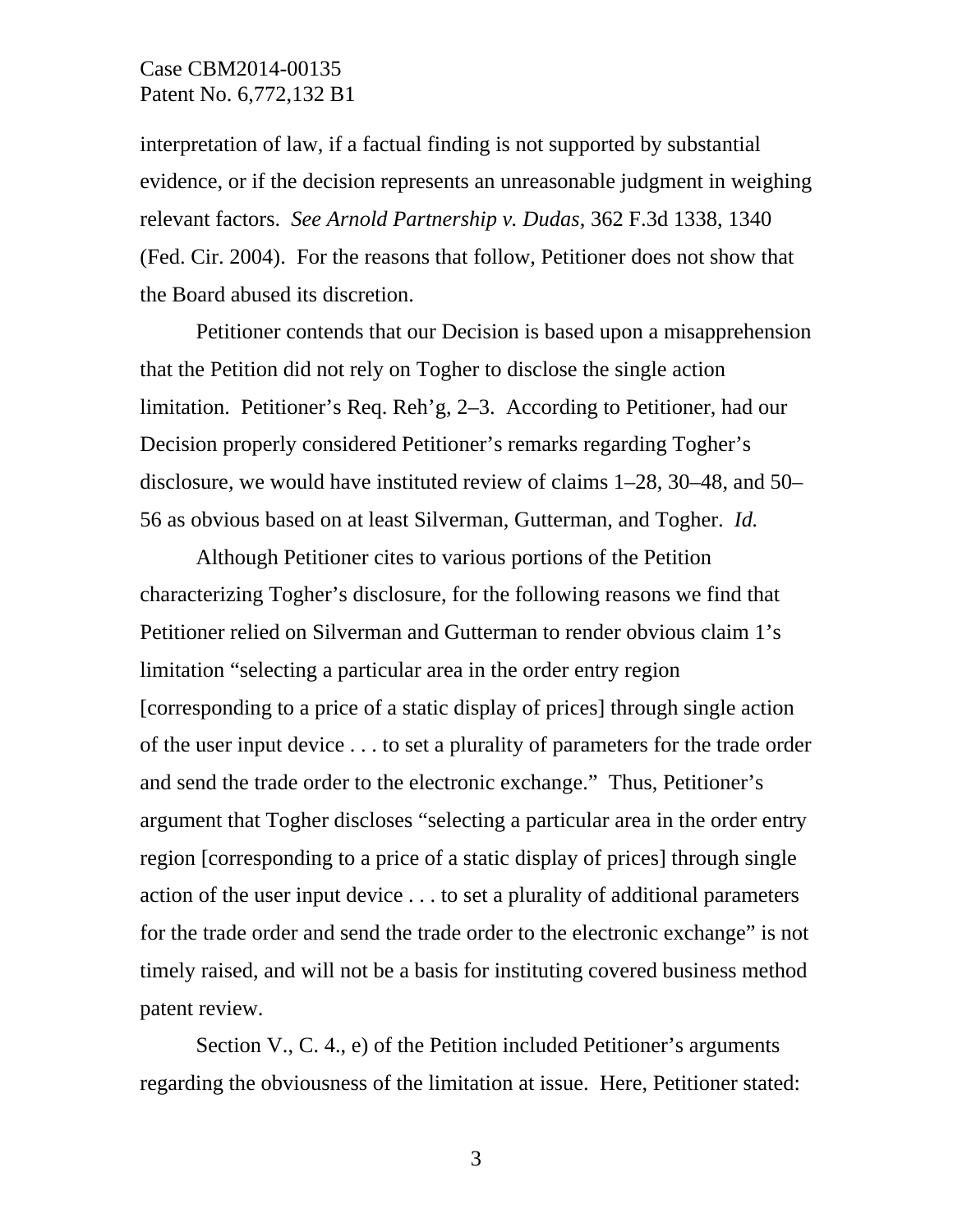[I]n the *GUI of Silverman and Gutterman*, a user can *select an order "by touching the corresponding order icon."* (Gutterman, 13:27- 29.) The *touching of the corresponding order icon is "a single action* of the user input device with a pointer of the user input device positioned over the particular area." Additionally, Gutterman discloses that "the touch-sensitive screen functions can also be implemented by a conventional keyboard, mouse and other standard input devices." (Gutterman, 7:33-36.) When a mouse is utilized, the pointer of the mouse (user input device) would be positioned over the order icon. (Román Decl. ¶ 110.) *The single action of the user input device in this embodiment of Gutterman would be a single or double mouse click*. (*Id.*)

In Gutterman, when an order is selected, "the order's quantity, price and time stamp appear in so-designated areas of the fill pane." (Gutterman, 13:30-31.) The quantity, price and time stamp are "a plurality of additional parameters" that are set for the trade order. (Román Decl. ¶ 111.).

Pet. 43–44 (original emphases omitted and square brackets changed to parentheses, our emphases added). Based on the above, Petitioner clearly relied on Silverman and Gutterman, and not Togher, to disclose the claimed single action that sets parameters for a particular price and sends the trade order. This is consistent with other portions of the Petition which relied on Gutterman to disclose a single action that sets parameters for a particular price and sends a trade order – e.g.:

> A trader may immediately transmit this electronic message to another party by pressing another "active" button – the "SEND FILL"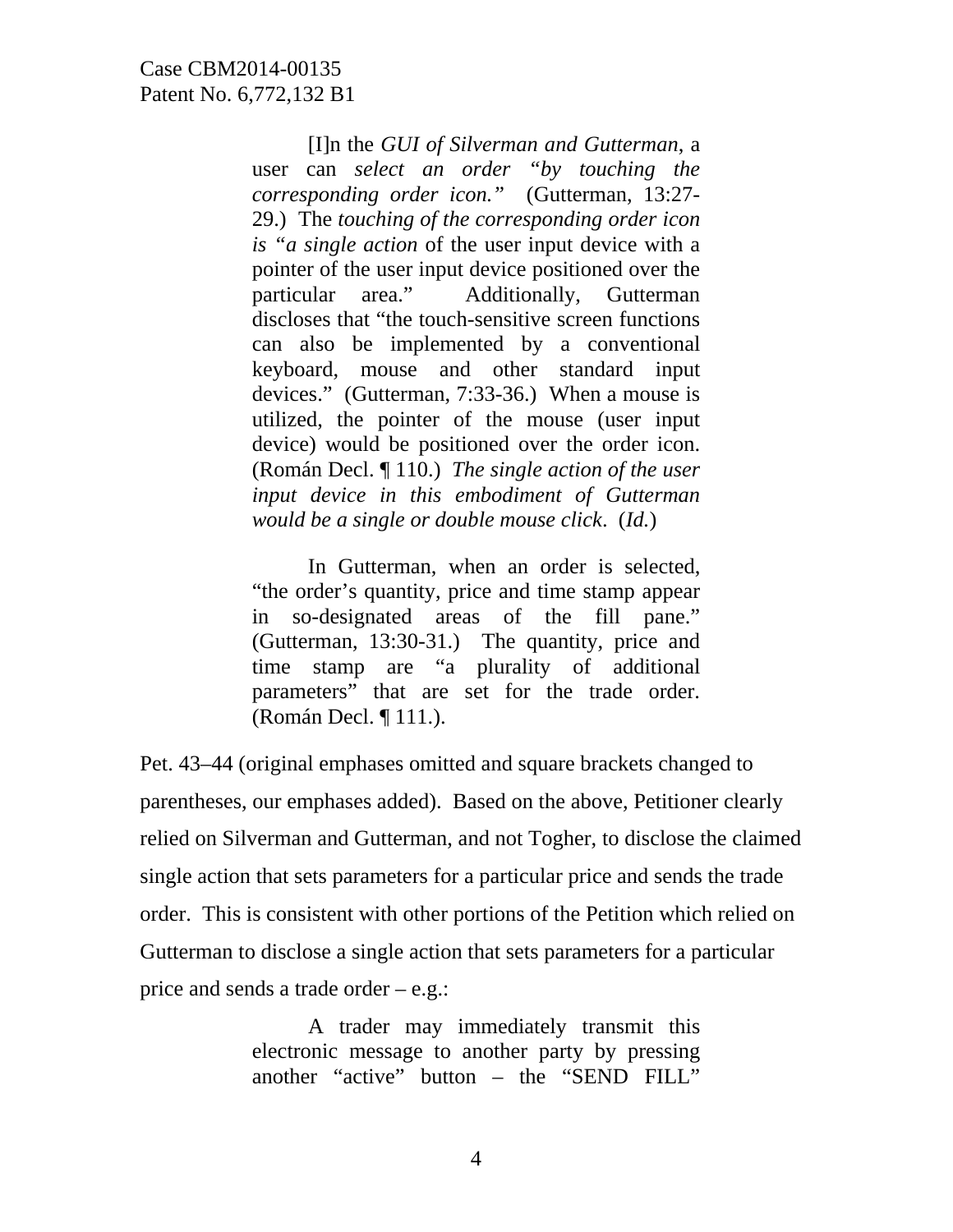button. (*Id.* at 13:29-43.) ("In periods of heavy market activity . . . .") As described in the specification of the '132 patent, any action by a user within a short period of time, whether comprising one or more clicks of a mouse button or other input device qualifies as a "single action." Thus, Gutterman's disclosure of a user making two selections within a short period of time is a single action. (Román Decl. ¶ 77.)

*Id.* at 20.

Petitioner now points to other characterizations of Togher in the Petition in an attempt to establish that Petitioner relied on Togher to disclose the claimed single action that sets parameters for a particular price and sends the trade order. *See* Petitioner's Req. Reh'g, 5–10. We are not persuaded. For example, Petitioner points to the statement, "the combination of Silverman and Gutterman fails to disclose selecting an area of the GUI through a single action to both set a price for the trade order and send the trade order having a default quantity to the electronic exchange. . . . Togher describes such a system and method." *Id.* at 5, citing Petition 21–22 (internal quotes and emphases omitted). This statement is not properly interpreted, however, as meaning that Petitioner relied on Togher to disclose a single action that does each of the following: 1) sets a price for a trade order; 2) provides a default quantity for the trade order; and 3) sends the trade order having the set price and provided default quantity, as Petitioner seems to allege. Petitioner's characterization of Togher which followed this broad statement did not, for example, sufficiently explain how Togher sets a price – rather the quoted portion of Togher establishes only that a trader may "respond to . . . [an] offer price." Petition 22, citing Togher 9:1-6. Further,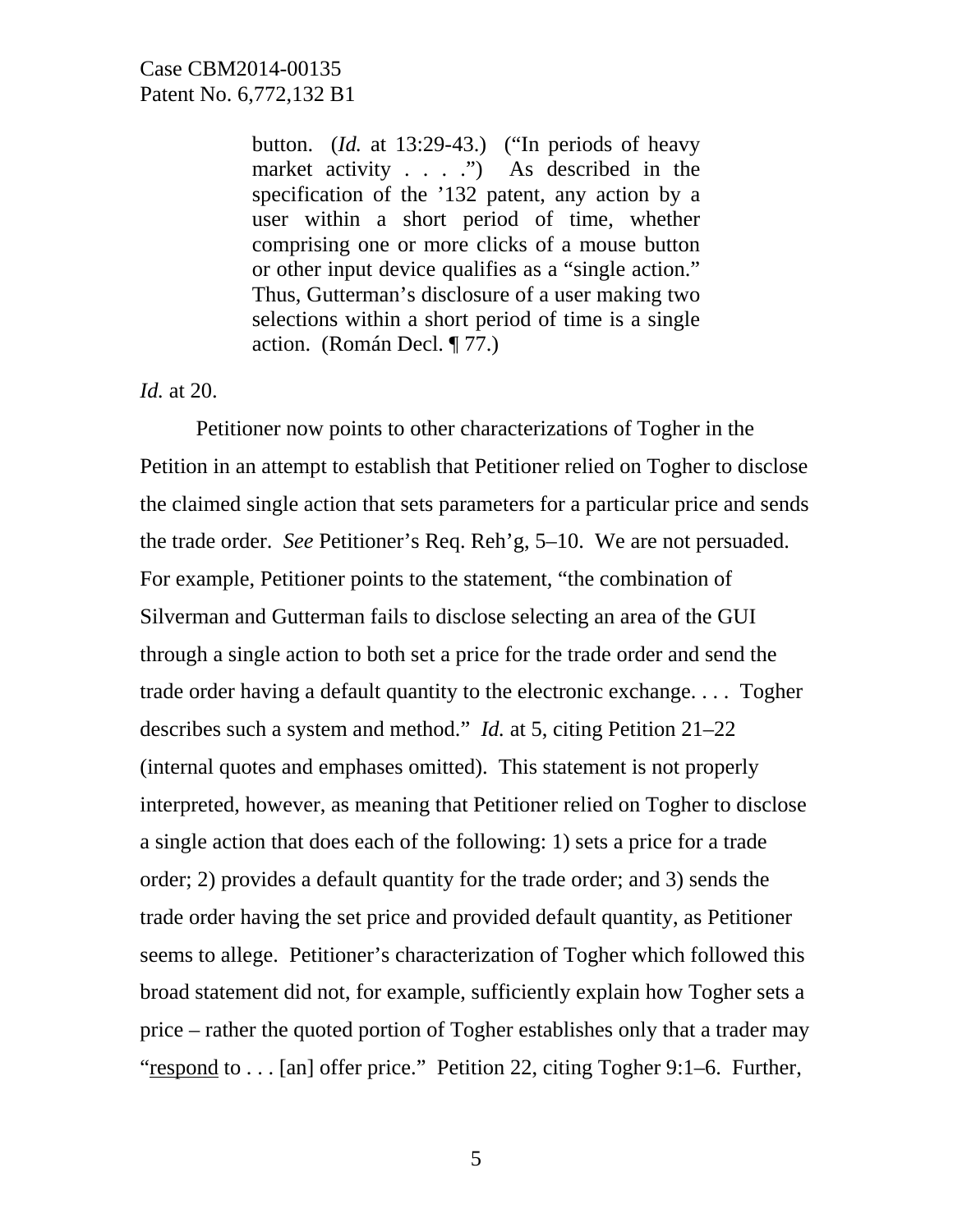Petitioner stated in one of the next sentences of the Petition that "Togher discloses setting default values for trade orders," and then quoted portions of Togher directed to setting a default trade value. *Id.* Importantly, in the Petition Petitioner did not discuss anything about what happens when a "Buy button" or a "Sell button" is activated in Togher (e.g., that the order is sent to an electronic exchange), or even how, specifically, either button is activated. Thus, we conclude that Petitioner was not concerned in describing in the Petition how Togher disclosed a single action that sets parameters for a particular price and sends a trade order because Petitioner was not relying on Togher to disclose such a limitation of claim 1.

### B. Patent Owner's Request for Rehearing

As stated above, when rehearing a decision on petition, the Board will review the decision for an abuse of discretion. *See* 37 C.F.R. § 42.71(c). An abuse of discretion may be determined if a decision is based on an erroneous interpretation of law, if a factual finding is not supported by substantial evidence, or if the decision represents an unreasonable judgment in weighing relevant factors. *See Arnold Partnership v. Dudas*, 362 F.3d at 1340. For the reasons that follow, Patent Owner does not show that the Board abused its discretion.

Patent Owner argues that the Board abused its discretion when it failed to consider "statements by Congress confirming that a patent claiming a novel GUI (like the '132 patent) would not be eligible for Section 18 review." Patent Owner's Req. Reh'g, 2. We did not overlook Patent Owner's arguments regarding the legislative history. *See* Dec. 8–9.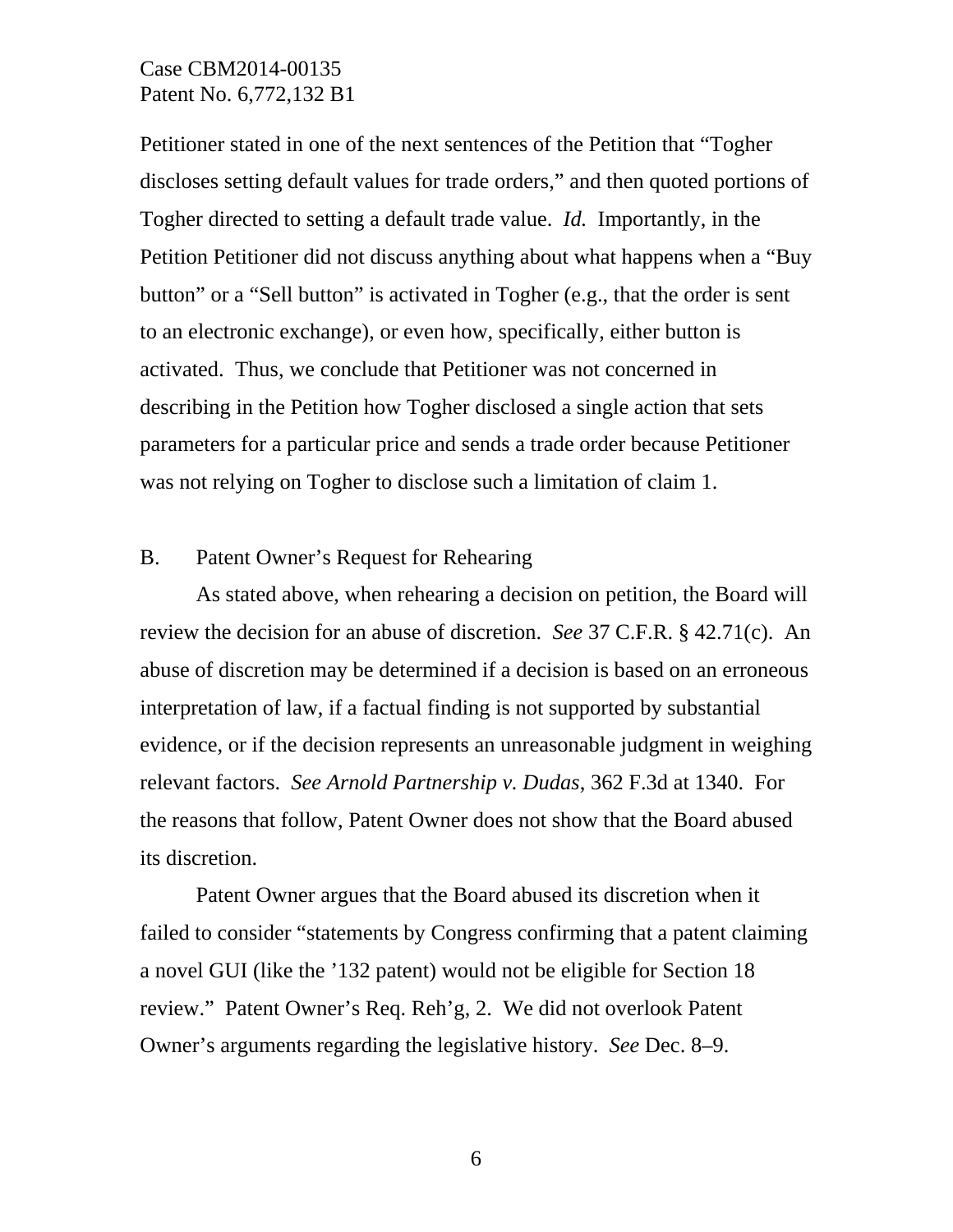$\overline{a}$ 

In the Decision, we explained that claim  $1<sup>1</sup>$  is directed to a method of displaying market information, setting trade order parameters, and sending a trade order to an electronic exchange. As further explained, the only hardware recited in claim 1 is a display and an input device, which both were known technology. Dec. 11–12. Further recitations in claim 1 are directed to use and operation of the GUI – for example, displaying market information in a certain arrangement on the GUI, as well as setting order parameters and sending the order to the exchange with the GUI. *Id.* Thus, inasmuch as claim 1 recites only known hardware, Patent Owner does not persuade us that claim 1 recites a novel GUI tool.

Patent Owner argues that the Board misapplied the technological invention test. Patent Owner's Req. Reh'g, 8. In particular, Patent Owner argues that we overlooked the novel and unobvious technological features claimed. *Id.* at 8–11. In the Decision, we noted the following:

> The following claim drafting techniques, for example, typically do not render a patent a "technological invention":

> > (a) Mere recitation of known technologies, such as computer hardware, communication or computer networks, software, memory, computer–readable storage medium, scanners, display devices or databases, or specialized machines, such as an ATM or point of sale device.

> > (b) Reciting the use of known prior art

As explained in the Decision, a patent only need have one claim directed to a covered business method to be eligible for a covered business method patent review. In the Decision, we focused on claim 1. We focus on claim 1 for purposes of the rehearing decision.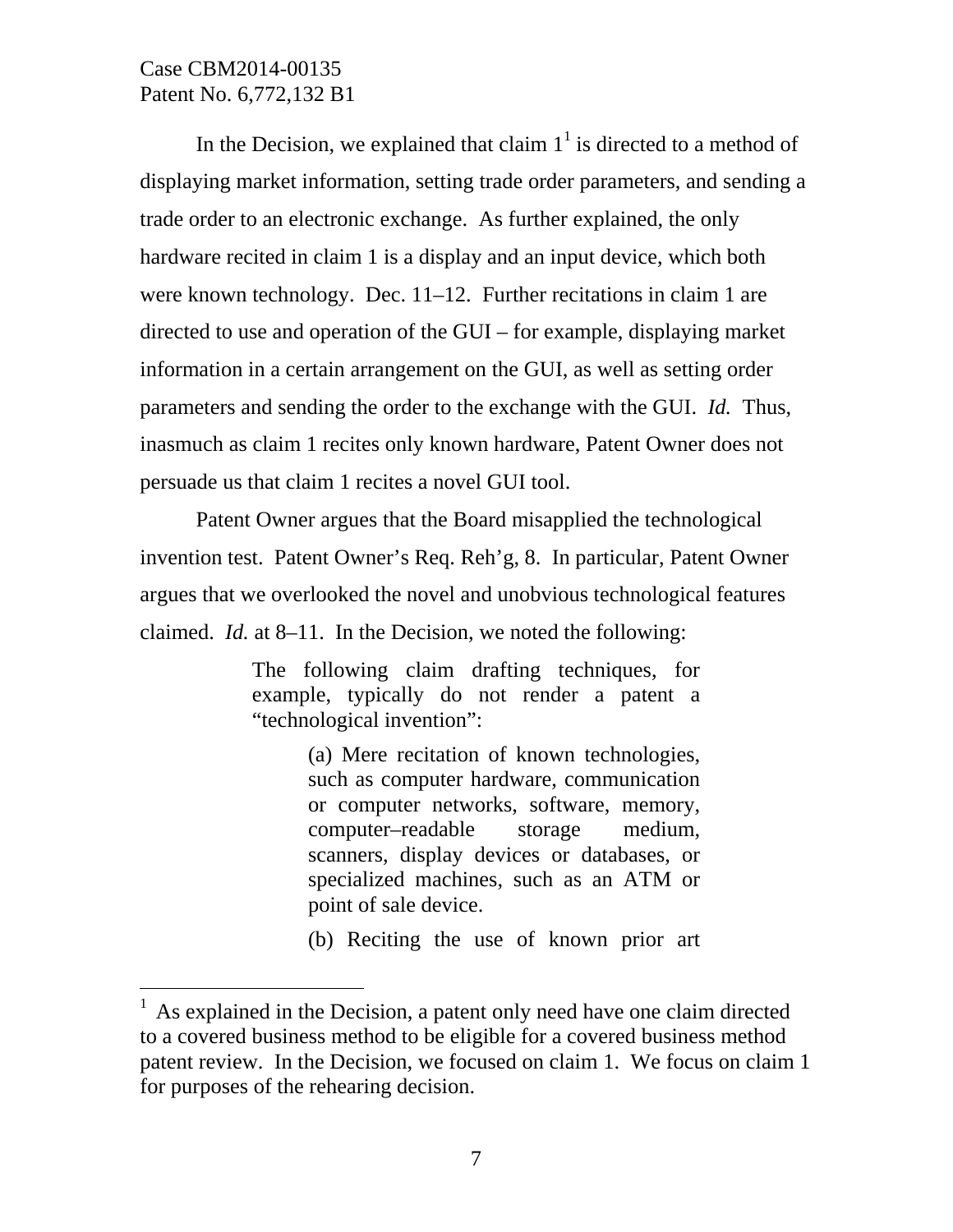technology to accomplish a process or method, even if that process or method is novel and non–obvious.

77 Fed. Reg. 48,756, 48,763–64 (Aug. 14, 2012).

Dec. 10. As noted in the Decision, claim 1 requires the use of known technology – a display, an input device, and a GUI (i.e., software). *Id.* at 11. As indicated above, reciting the use of known prior art technology to accomplish a process or method, even if the process or method is novel and non-obvious, does not render a patent a "technological invention." For these reasons, Patent Owner has not shown that the Board abused its discretion in determining that claim 1 does not recite a technological feature that is novel and unobvious over the prior art.

Patent Owner also argues that the Decision improperly failed to address whether claim 1 solves a technical problem using a technical solution. Patent Owner's Req. Reh'g 12. In particular, Patent Owner indicates "[t]he Decision failed to address either of the two technological problems solved by the invention claimed[;] . . . . the problem of speed and accuracy with prior graphical tools . . . . [and] the inadequate visualization of prior graphical tools." *Id.* Inasmuch as Patent Owner does not demonstrate sufficiently how the language of claim 1 recites such limitations, we do not find the arguments persuasive.

#### C. Conclusion

 Consequently, we are not persuaded of an abuse of discretion either by Petitioner or Patent Owner.